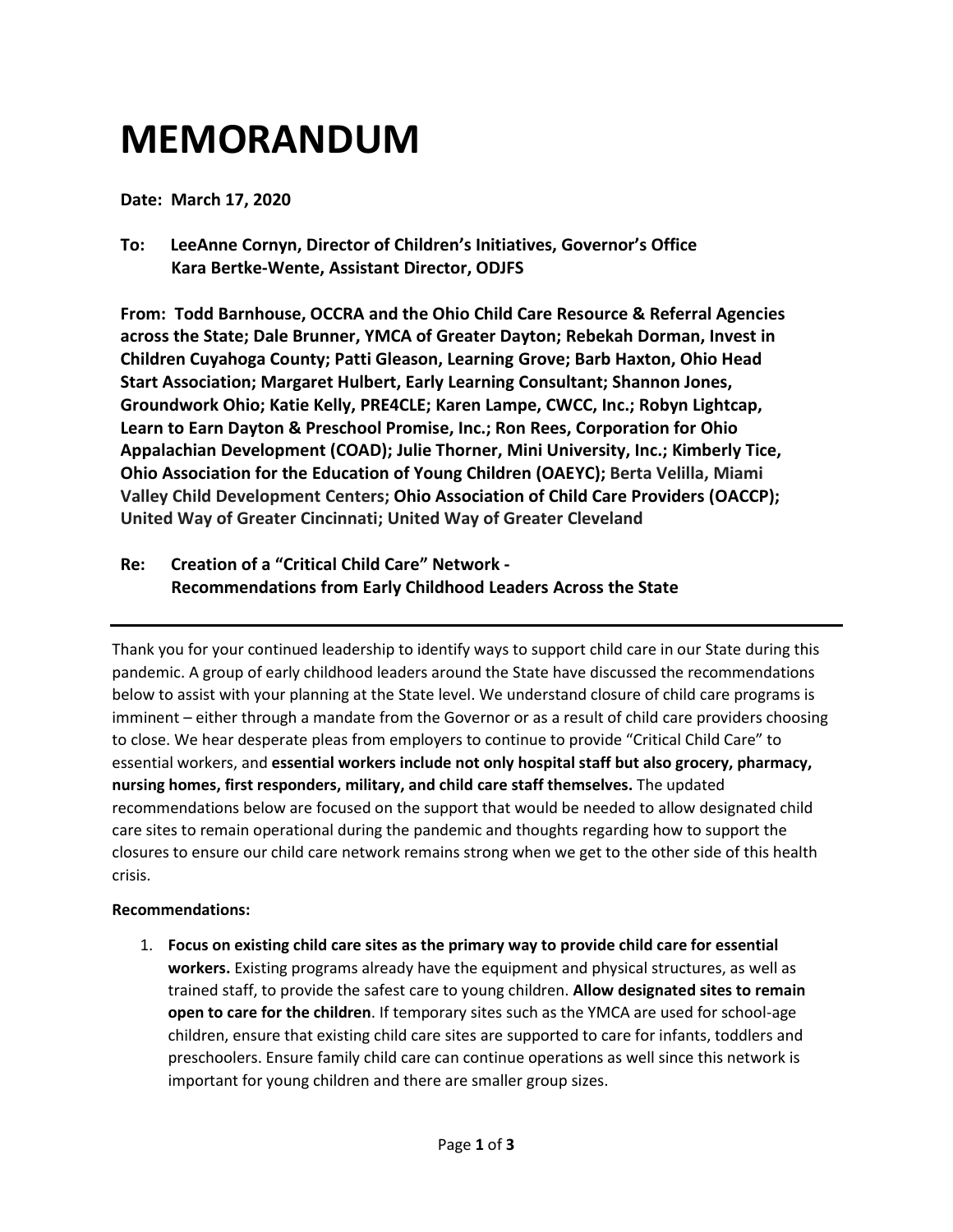- 2. **Designate child care sites that will provide for essential workers by region based on population or some other measure.** We could potentially use the 12 existing SDA regions (since that is a known organizational system in the State for early childhood).
- 3. **Allow temporary licensure of alternative facilities as needed to supplement the existing child care sites (with a focus on school-age children),** such as using Rec Centers, Libraries or YMCA facilities to provide care for school-age children.
- 4. **Create a definition for essential workers to receive this Critical Child Care to include**: healthcare workers, grocery and pharmacy employees, nursing home employees, first responders, military, and mail/delivery personnel, child care workers themselves, etc., **and allow the designated Critical Child Care sites to determine eligibility for the recipients instantly,** onsite. Any person who meets the definition of an essential worker would automatically qualify for free child care, paid for by the State CCDF funds. Guidance in the CCDF FAQs in Response to COVID-19 document states the Lead Agency can, "Broaden the definition of protective services to permit emergency eligibility … and have the option to waive the income eligibility requirements for children who receive or need to receive protective services. …"
- 5. **Ensure adequate payment for Critical Child Care sites where the State will guarantee payment for a minimum number of slots (e.g. 50 per site) for a minimum of 4 weeks to ensure the center can provide the care, regardless of the number of children attending.** Child care staff should be paid a minimum of time and a half  $-$  a 50% increase in pay. This funding is required to acknowledge the role we are asking teachers and staff to shoulder during the pandemic. **Consider an increase to the 5-Star reimbursement rate and funding each slot around \$400 per slot per week to ensure stable funding throughout the crisis.** CCDF guidance states in the FAQs in Response to COVID-19, "Lead agencies may also use CCDF quality dollars to provide temporary grants or assistance to impacted providers to retain the child care supply during periods of closures." There also is language that says the Lead Agency can "use quality dollars to provide immediate assistance to impacted families/providers, even if they are not on CCDF."

Allow employers of essential workers, such as hospitals, to assist with funding, but ensure payment from the State as a guarantee upfront.

- 6. **Leverage the Resource & Referral network across the State** to distribute information to families about where and how they can take children for Critical Child Care services.
- 7. **Provide a dedicated supply chain to the Critical Child Care sites** to ensure adequate supplies such as protective gear, cleaning supplies, toilet paper, food. Leverage hospital supply chains to do this.
- 8. **Allow child care staff to be re-deployed from other centers** that are closed, to provide care and support (even across agencies/organizations).